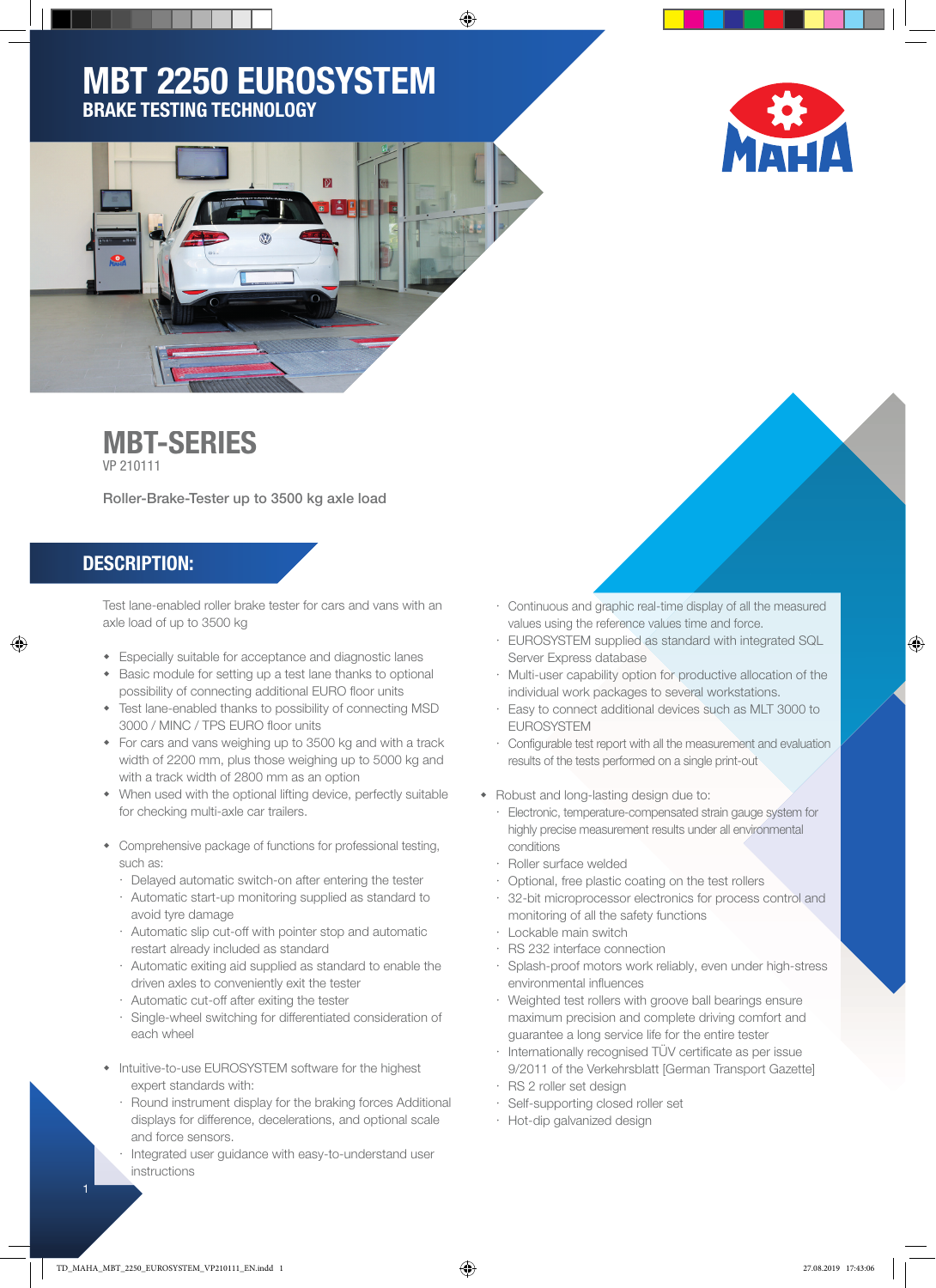#### DESCRIPTION:

◈

MCD 2000 communication desk:

- Robust and multifunctional metal casing
- Integrated switch cabinet for housing electronic components
- Lockable drawer for keypad and PC mouse, plus storage compartment for small items of equipment
- VESA standard bracket for holding the all-in-one PC or PC monitor
- Can be extended with optional PC storage compartment or side shelves
- Varnished with high-quality powder coating: window grey, RAL 7040 (switch cabinet)
	- anthracite grey, RAL 7016 (side faces)
- Dimensions of communication desk (H x W x D) approx. 1230 x 860 x 350 mm with printer compartment option (H x W x D) approx. 1560 x 860 x 420 mm

### STANDARD DELIVERY:

 $\bigoplus$ 

- MCD 2000 communication desk with integrated switch cabinet
- MBT 2000 RS 2 roller set with preparation for weighing equipment

### TECHNICAL DATA:

| Axle load (can be driven over)                | 3500 kg                   |
|-----------------------------------------------|---------------------------|
| Track width                                   | 780 mm - 2200 mm          |
| Test speed                                    | 5 km/h                    |
| Measurement value display                     | $0 N - 8000 N$            |
| Roller diameter                               | $202$ mm                  |
| Roller axle distance                          | 400 mm                    |
| Motor power                                   | $2 \times 3$ kW           |
| Fuse gG                                       | 25A                       |
| Power supply                                  | 3/N/PE 400 V 50 Hz        |
| Dimensions roller set $(L \times W \times H)$ | 2320 mm x 680 mm x 280 mm |

 $\bigoplus$ 

<sup>2</sup> MAHA Maschinenbau Haldenwang GmbH & Co. KG | Hoyen 20 | 87490 Haldenwang | Germany Phone: +49 8374 585 0 | Fax: +49 8374 585 497 | sales@maha.de | www.maha.de